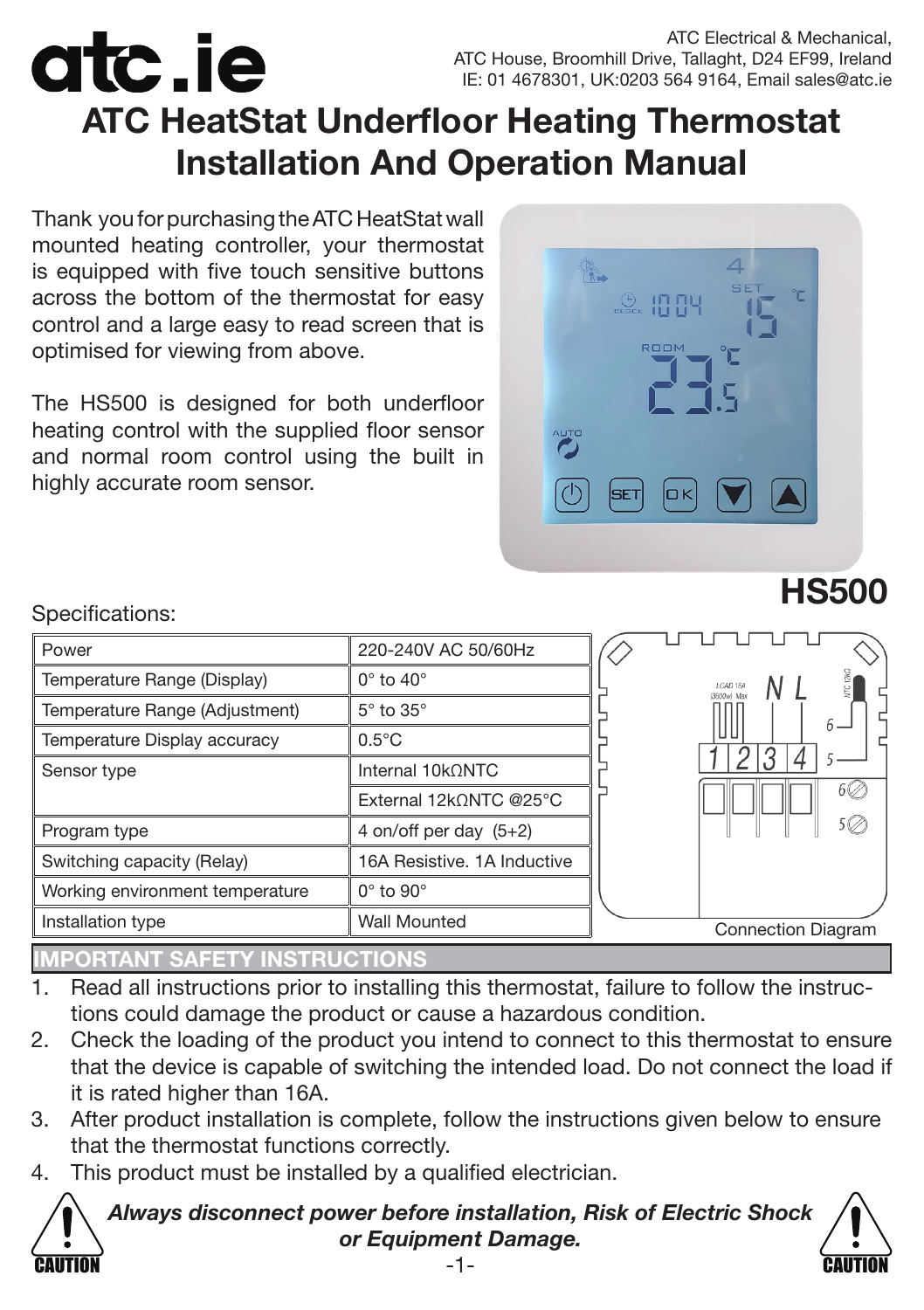# atcelec.co.ul

**MAIN SCREEN LAYOUT INFORMATION**



To set the current time and day touch the  $\overline{R}$  Key and the time will start to flash; set the current minutes using the  $\Delta$  or

**Main Thermostat Screen** Touch to turn the thermostat on and off.

1. Short touch to switch between Auto and Manual mode.

2. Long touch with Stat turned on enters into Programming mode.

3. Long touch with Stat turned off enters into the Configuration mode.

1. Short touch to enter the time setting mode.

2. Long touch to enter holiday mode configuration.

1. Touch to decrease the temperature setpoint.

2. Long touch to lock or unlock the thermostat.

1. Touch to increase the temperature set-point.

2. Long touch to find out the external temperature probe (when in room sensor mode - see  $\overline{B}$  in advanced functions).

3. When in Auto mode, touch up or down arrow to change the temperature set-point and enter into Manual mode (touch set to return to auto mode).

and touch  $\vert$  o K, the hours can now be set in the same way. When the time is correct touch the  $\vert$  o K key and the days of the week will flash starting at 1 (Monday). Change to the correct day of the week and touch  $|0, K|$ to save the time.

#### **PROGRAMMING**

**G THE TIM** 

The ATC HeatStat is factory set in a 5+2 configuration (Monday to Friday & Saturday/Sunday), it can also be set for 6+1 and 7 days all the same (see " $R^r$ " in the advanced functions). The factory program is set as follows:

|      | Heating<br>Mode<br>Icon |         | Ŧ,             |       |                                  |       |                |           |                |
|------|-------------------------|---------|----------------|-------|----------------------------------|-------|----------------|-----------|----------------|
|      | Function                | Wake Up |                |       | <b>Return Home</b><br>Leave Home |       |                | Go to Bed |                |
| Time | Temp                    | 06:00   | $20^{\circ}$ C | 08:00 | $15^{\circ}$ C                   | 17:00 | $15^{\circ}$ C | 22:00     | $15^{\circ}$ C |

In order to customise the program touch and hold the  $[SET]$  key and the display will change to show the time for the First heating period flashing and the "12345" at the top of the screen. These numbers show that the weekdays are being programmed. Use the  $\bigwedge_{k=1}^{\infty} \mathcal{R}$  keys to adjust the time (hours then minutes); to move to the next set-point use the  $\frac{1}{s}E\tau$  key each time. Once the time is set, then the "Set Point Temp" will begin to flash, set to the required value and press  $\frac{1}{5}$  to store.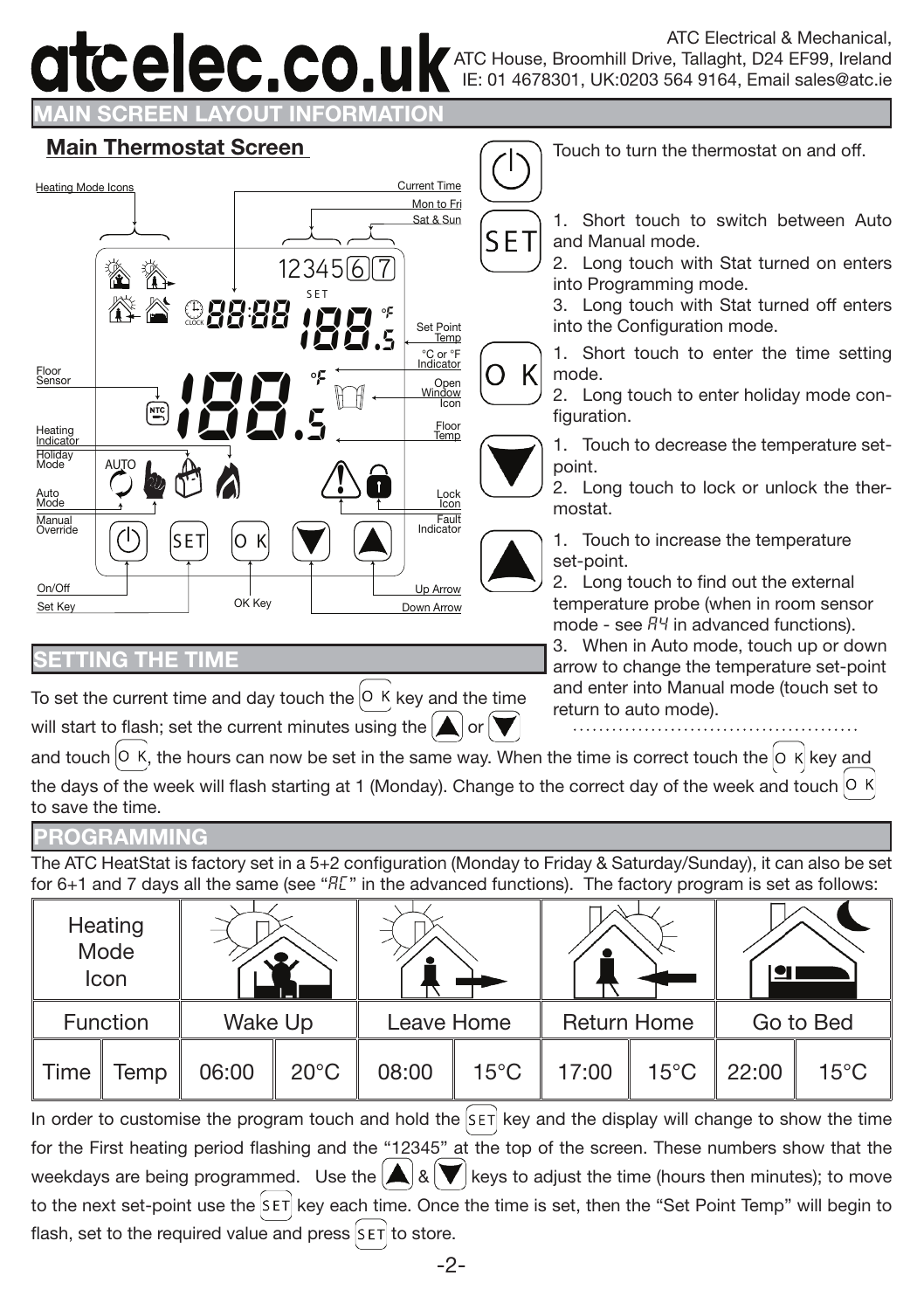ATC Electrical & Mechanical, ATC House, Broomhill Drive, Tallaght, D24 EF99, Ireland IE: 01 4678301, UK:0203 564 9164, Email sales@atc.ie

Repeat this process for each of the times and temperatures required for each day. Once the Monday to Friday times have been set the  $|6||/|$  will begin to flash to indicate that Saturday and Sunday are being programmed. Complete the times and temperatures required. Once the programming has been completed then the thermostat will return to Auto mode as shown by:  $\ddot{?}$ , leaving the thermostat alone for 20 seconds will also return to the previous mode of operation.

At any time the temperature setting can be adjusted with the  $\bigwedge_{k} \{x \mid k\}$  keys and the display will change from Auto to show the Manual Override symbol:  $\bullet$ . To return to automatic operation touch the SET key.

#### **HOLIDAY MODE**

To set the thermostat into holiday mode where it will override the standard program for a number of days (1-30 days) touch and hold the  $\circ$  K key until the time changes to " $dF$ ", use either  $\bullet$  or  $\bullet$  to change the display to " $\Omega$ " and touch  $\Omega$  K. The Main Temperature display will show " $\Omega$  i" change this to the number of days Holiday mode should be active for and touch  $|0 \kappa|$ . Now the Set Point Temperature will start to flash, change the set-point to the temperature to be maintained for the holidays and touch  $|0 \kappa|$ . The display will change to show the Holiday Icon: ... To return to normal operation touch SET.

#### **KOC**

To lock the keys to prevent any accidental changes touch and hold the  $\blacktriangledown$  key. The display will show the lock To unlock hold the  $\blacktriangledown$  key until the lock icon disappears.

### **ADVANCED FUNCTIONS**

To configure the thermostat in a different mode to the factory setting, turn the unit off with the  $|0\rangle$  key, and touch and hold the SET key, there are 14 settings from  $R/1$  to  $RB$  and  $RR$  to  $RE$  as outlined below. To adjust the setting use the  $\bigtriangleup$  or  $\bigvee$  and  $\bigcirc$  is ave the value and move onto the next setting. If the thermostat is left for 20 seconds the menu will revert to off. **Note: Manual Mode available in Item** RE

| <b>Item</b>                                         | <b>Function</b>                                             | Description of function and range of information.                                                                                                                                                                                                                                                                                                                             | Factory<br><b>Default</b> |
|-----------------------------------------------------|-------------------------------------------------------------|-------------------------------------------------------------------------------------------------------------------------------------------------------------------------------------------------------------------------------------------------------------------------------------------------------------------------------------------------------------------------------|---------------------------|
| R I                                                 | Display<br>temperature<br>offset.                           | $-9^{\circ}$ C to $+9^{\circ}$ C.<br>Default will display current temp with 0.5°C Accuracy                                                                                                                                                                                                                                                                                    |                           |
| R2.<br>Temperature<br>control return<br>difference. |                                                             | $0.5^{\circ}$ C to $2.5^{\circ}$ C.                                                                                                                                                                                                                                                                                                                                           | $1^{\circ}$ C.            |
| RЗ                                                  | External sensor,<br>limit temperature<br>control difference | $1^{\circ}$ C to $9^{\circ}$ C.                                                                                                                                                                                                                                                                                                                                               |                           |
| ЯЧ                                                  | Control type<br>options.                                    | $N$ : Internal sensor with high temperature protection to turn stat off.<br>(Room Stat)<br>$N\bar{c}$ : External sensor with high temperature protection to turn stat off<br>(Floor Stat)<br>$N\bar{d}$ : Internal sensor with external sensor as high level limit ( $R\bar{b}$ ).<br>When external temperature exceeds value, relay is turned off.<br>(Room and Floor Stat). | N2.                       |
| R5                                                  | Key Lock.                                                   | <b>0</b> : Does not include Power key.<br>1: Includes Power key.                                                                                                                                                                                                                                                                                                              | U                         |